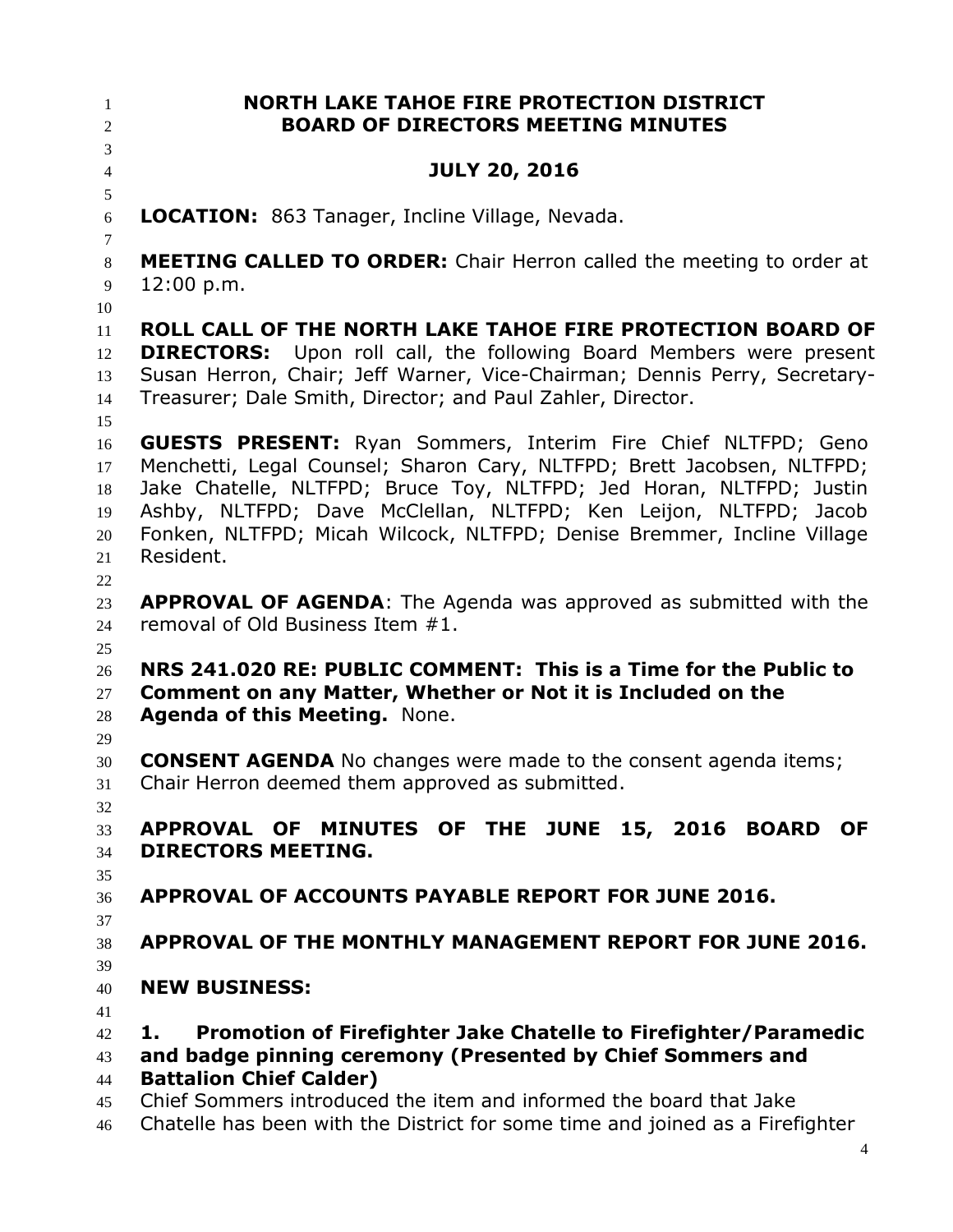after completing Paramedic School. His promotion to Firefighter/Paramedic with the District fills a needed spot, as well as rewards Jake for all the hard work and dedication he has shown the District since being hired. Chief Sommers expressed that he and the other Battalion Chiefs are excited to have FF/PM Chatelle a part of the District in this new capacity. **2. Introduction and badge pinning ceremony for the Fire Inspector Jennifer Donohue (Presented by Chief Sommers and Assistant Fire Marshal Mark Regan)** Chief Sommers informed the Board of the new Fire Inspector that was hired in June, Jennifer Donohue, has been doing a great job so far. She has had numerous years of experience with Reno Fire and is already familiar with the codes and issues that we have within the District. Chief Sommers informed the board that Jennifer would like her father to be a part of the badge pinning ceremony therefore that will be tabled until the August meeting. Director Perry asked who drove the blue car with the NLTFPD decal on the side. Chief Sommers let the board know that the grant funded position in fuels is who drives that vehicle and that he helps with defensible space inspections and his position and the vehicle are completely funded by a grant that the District receives. **OLD BUSINESS:** None. **REPORTS: A. Legal Counsel Reports** None. **B. Board of Directors Comments/ Reports** None. **C. Fire Chief Reports** Chief Sommers explained that due to last month's agenda item regarding the grievance that was filed by Engineer Zimmerman regarding canceled vacation time, a SOG was created to address the issue. The SOG will be moved forward with and the discussion regarding the issue will be tabled until August's meeting so that Engineer Zimmerman will be able to see it and review it before it is agreed upon. There is language in both the CBA as well as the new SOG regarding this matter that matches with the District's policies. July  $4<sup>th</sup>$  was a success and went off without any significant issues. The

 District was steady and it went well but not busy enough to bring in other districts for additional support or assistance. There was an action plan in place for that weekend and it was executed to the fullest extent and seemed to work out very well.

## **D. Chief Officers Reports**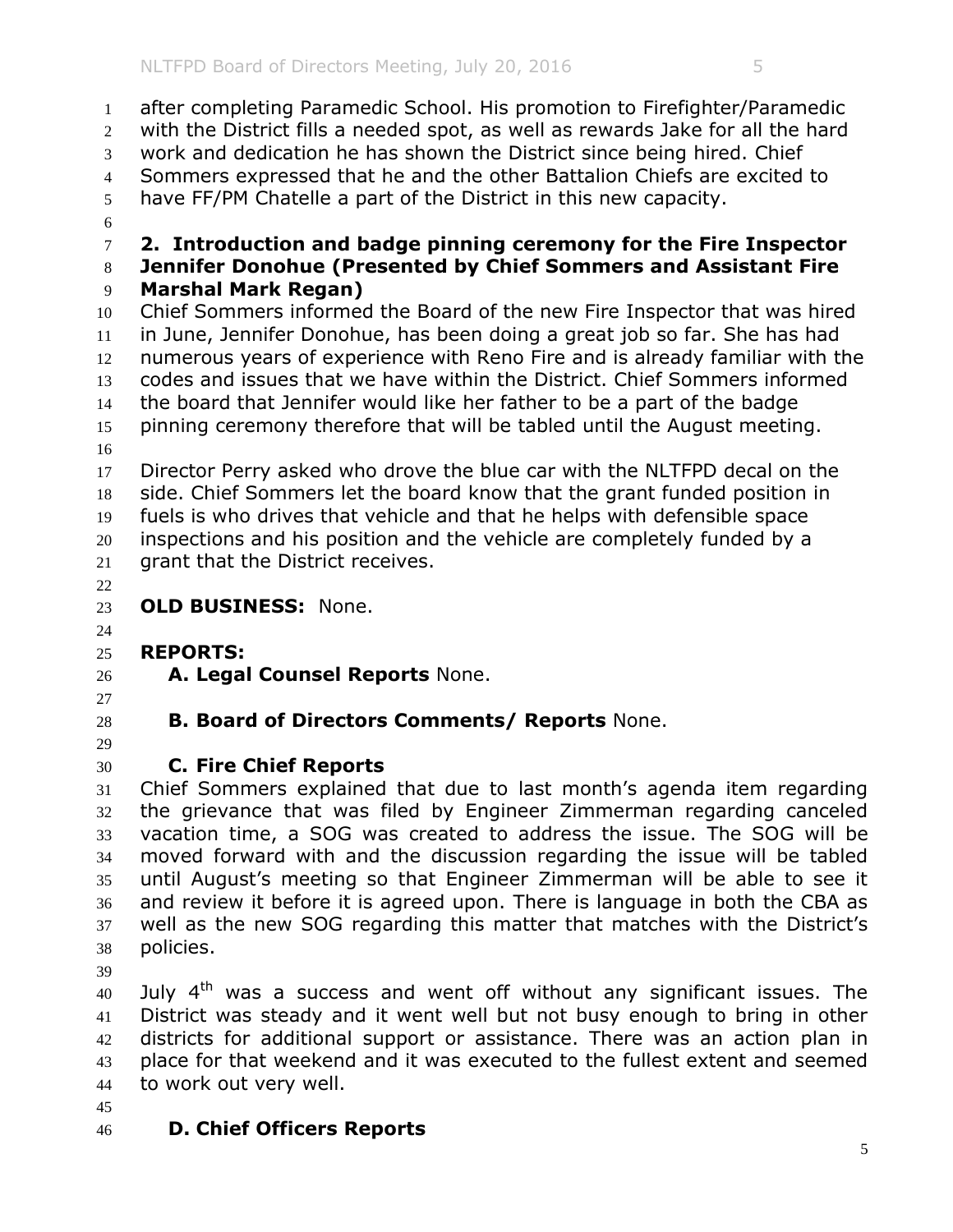Battalion Chief Calder wanted to address FF/PM Chatelle's promotion and acknowledge how appreciative he and the rest of the line personnel are that the District is celebrating these kinds of promotions now. Chief Calder explained to the board that FF/PM Chatelle has put in a lot of hard work to go from being a firefighter to a paramedic and the experience needed to make the transition is significant. Jake achieved some of the highest scores throughout the 6 phase process that he had to complete in order to get certified and did so while meeting his other obligations to the District. Chief Calder congratulated Jake on his accomplishment and thanked him for his continued service to the District.

 Chief Calder informed the board that Engines were sent out to 3 major fires over this past month and all returned within the 12 hour time period that is allotted per the District's agreement with other local agencies. The District also sent an engine crew to the Trailhead Fire just outside of Auburn, California.

 The District has also been given a private house on Alden Lane for training purposes. Staff is able to run trainings on situations that are made more complicated by down-sloping homes and properties, which is the majority of the District. Director Zahler suggested that Chair Herron and Director Warner get in suits and participate in the training and get a better idea for what the line personnel of the District do. However, Battalion Chief Calder informed the Board that unfortunately this training would not involve burning the house in any way and those types of trainings occur when it is not as high of a fire danger as it is currently.

## **E. Business Manager Reports**

 Business Manager Sharon Cary wanted to thank Director Perry for reviewing the budget with her as it is a long and tedious process. Ms. Cary also wanted to let the Board know that the Auditor's will be here starting September 6<sup>th</sup> for two weeks. Ms. Cary also wanted to thank the Sylvester's for their generous donation to this year's Pancake Breakfast event.

## **F. Public Education Information Officer Reports**

The full report will be emailed to the Board of Directors.

## **NRS 241.020 RE: PUBLIC COMMENT. This is a time for the public to comment on any matter, whether or not it is Included on the agenda of this meeting.**

 Captain Green wanted to thank the Board for allowing the Union to sell t- shirts and take donations during the pancake breakfast this year. The Union raised about \$4,000 for the Northern Nevada Children's Cancer Foundation and the District will be doing a check ceremony for the money that was raised.